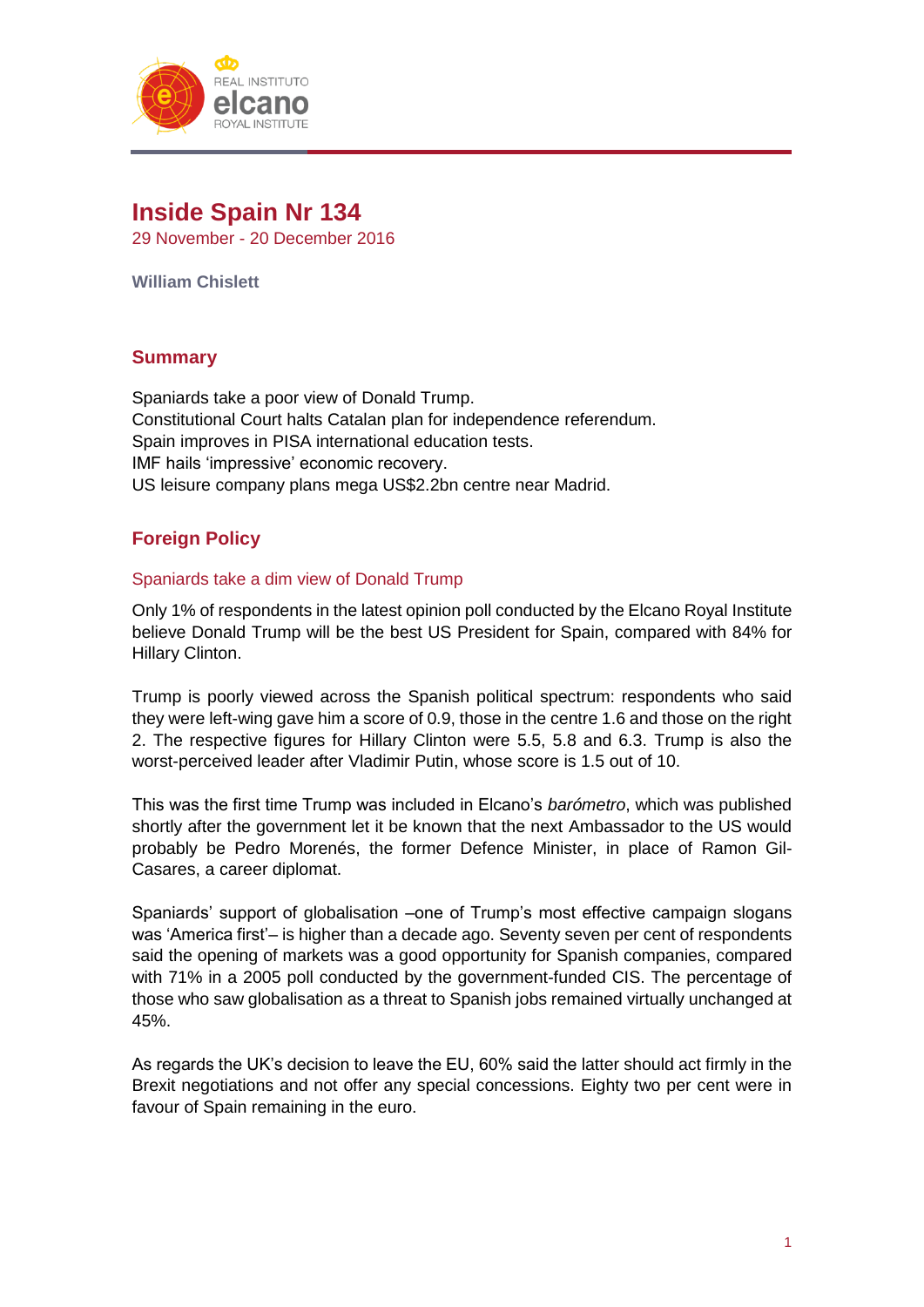# **Domestic Scene**

#### Constitutional Court halts Catalan plan for independence referendum

The Constitutional Court dealt another blow to the pro-independence Catalan regional government by provisionally halting its plan to hold a referendum next September.

The move came hard on the heels of a bid by the central government in Madrid to be more conciliatory by dispatching Soraya Sáenz de Santamaría, the Deputy Prime Minister, to Barcelona with the mission of beginning to explore political ways to avoid a showdown.

The Court's interim ruling was in response to a challenge from the government which says the referendum is unconstitutional, and was another step in a long running legal battle.

Leaders of the secession movement said they would ignore the Court. 'The institutions of the Spanish state should know that they cannot silence the will of a majority of our people,' said Jordi Sánchez, the President of the pressure group Catalan National Assembly.

Sáenz de Santamaría, who is also the Minister for the Territorial Administrations, has set up an office in Barcelona. Other ministers are expected to go to Catalonia more regularly and speak to their counterparts, as part of a concerted effort to establish a dialogue that has been sorely lacking, partly because Spain spent 10 months without a functioning government (until November) as a result of two inconclusive elections.

Having stonewalled the Catalan government during the Popular Party's previous term of office (2011-15), when it had an absolute majority, the minority PP government has taken note that studiously ignoring the Catalan question is no longer an option. The dialogue, however, looks like being one of the deaf.

The minority Catalan government of the Junts pel Sí (a coalition of the former conservative CiU and the centre-left ERC), led by Carles Puigdemont since January, is backed by the radical anti-capitalist CUP in an unholy alliance. The pro-separatist parties have a majority of seats in the Catalan Parliament.

The Constitutional Court is countering the Catalan Parliament's pro-independence roadmap at every stage. The ballot on secession would be held under laws gradually passed by the Catalan Parliament. Although it will continue to be blocked by the Constitutional Court, the Catalan government regards them as the only valid rules. For the secessionists, the ballot would thus be legally binding.

The latest opinion poll by the Catalan government shows the camp against independence gaining the edge over those in favour of secession: 45.1% against 44.9%.

The movement for independence began to gather pace 10 years ago when the Catalan Parliament approved a new autonomy statute. It was ratified by the Congress and Senate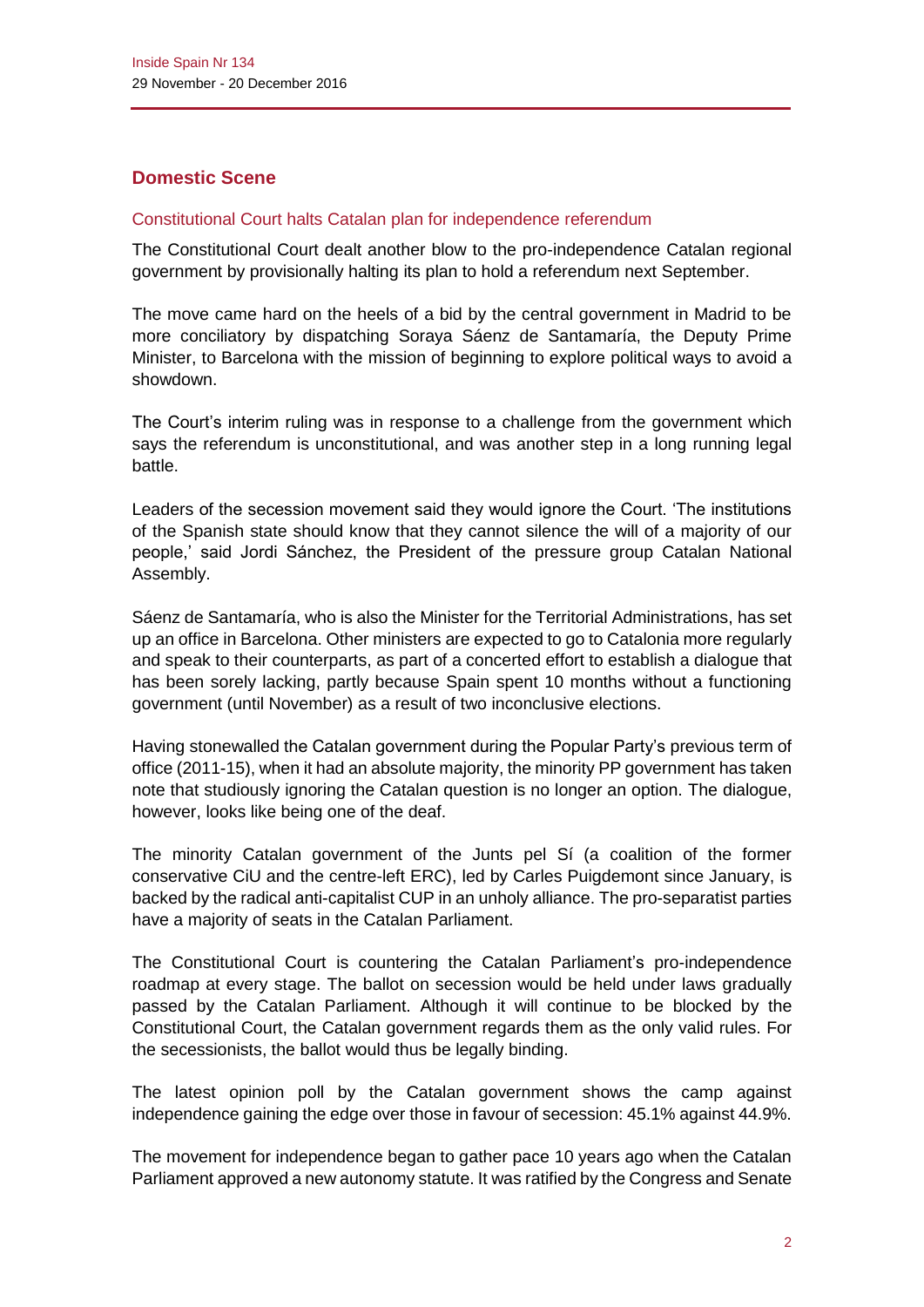in Madrid and then challenged by the PP before the Constitutional Court which ruled against parts of the statute.

Sáenz de Santamaria suggested the PP might have erred by unilaterally challenging the statute without seeking a joint response with the Socialists. Since then matters between Madrid and Barcelona have gone from bad to worse (see Figure 1).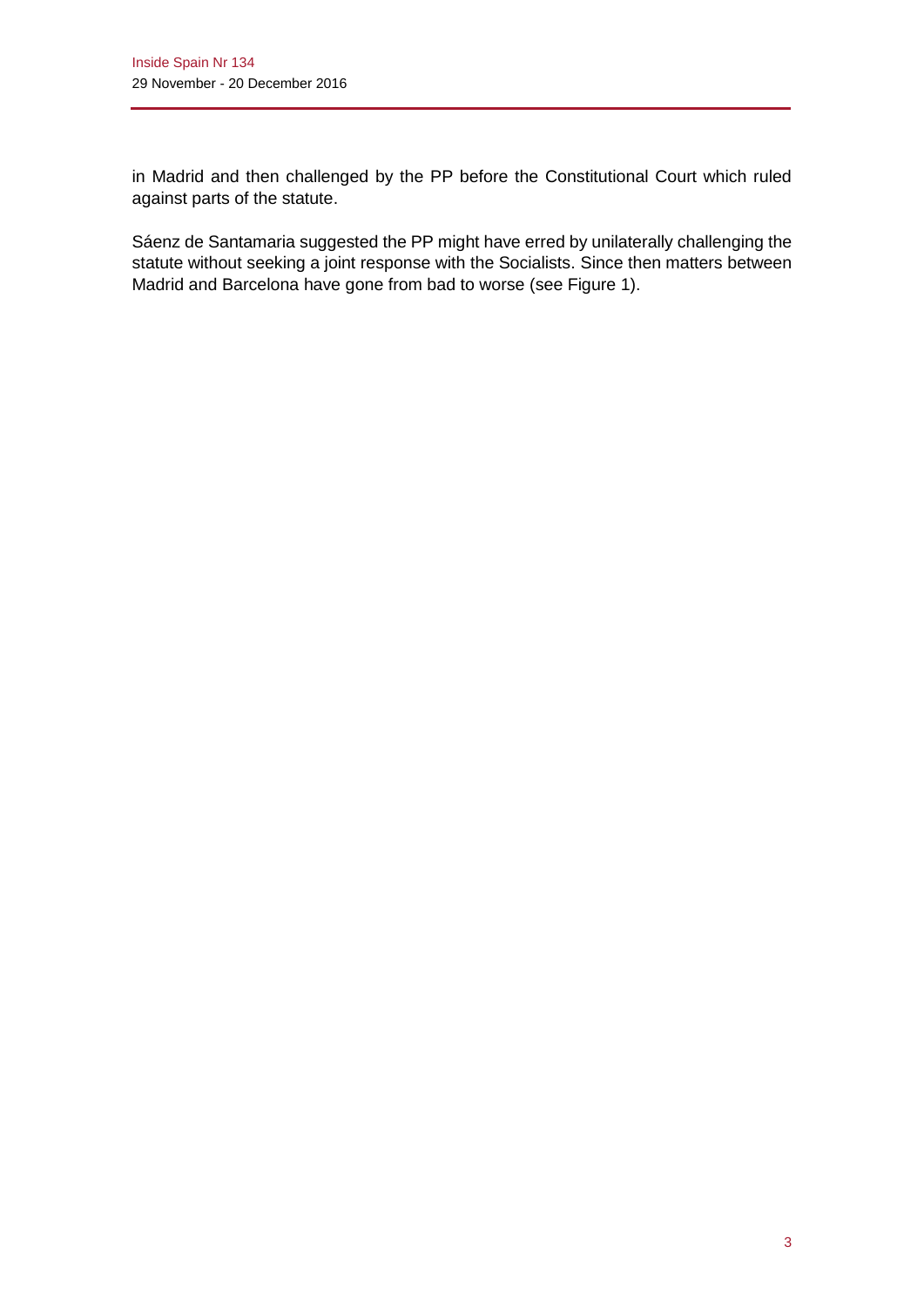| Date                 | <b>Events</b>                                                                                                                                                                                                                                                                |
|----------------------|------------------------------------------------------------------------------------------------------------------------------------------------------------------------------------------------------------------------------------------------------------------------------|
| 8 August 2006        | Catalan Parliament passes new autonomy statute, approved in referendum in<br>the region and ratified by the Congress and Senate in Madrid.                                                                                                                                   |
| 26 June 2010         | Constitutional Court rules there is no legal basis to recognise Catalonia as a<br>nation and that the Catalan language should not take precedence over<br>Castilian Spanish. This followed a challenge by the Popular Party, the<br>ombudsman and five regional governments. |
| 10 July 2010         | Massive demonstration in Catalonia against the Constitutional Court's ruling.                                                                                                                                                                                                |
| 20 September<br>2012 | Catalan Premier Artur Mas meets Prime Minister Mariano Rajoy in bid to obtain<br>a fiscal pact. Fails and calls an early election in the region.                                                                                                                             |
| 25 November 2012     | Mas's CiU party wins the election but with 12 fewer seats in Parliament. He<br>remains Premier thanks to the support of the openly pro-independence ERC,<br>which captures 11 more seats.                                                                                    |
| 9 November 2014      | Mas defies the Constitutional Court and holds an informal, non-binding<br>referendum on secession. More than 80% in favour but only 2 million out of an<br>estimated 5.4 million eligible voters took part.                                                                  |
| 21 November 2014     | The public prosecutor brings charges against Mas and two of his Ministers for<br>holding the referendum.                                                                                                                                                                     |
| 1 September 2015     | Ruling Popular Party enables the Constitutional Court to sanction those in<br>elected positions who do not comply with its rulings.                                                                                                                                          |
| 28 September<br>2015 | Junts pel Si wins Catalan parliamentary election and forms alliance with anti-<br>capitalist CUP. Refuses to keep Mas as Premier. Majority of MPs are pro-<br>independence.                                                                                                  |
| 9 November 2015      | Catalan Parliament approves declaration of sovereignty and the right to decide.                                                                                                                                                                                              |
| 2 December 2015      | Constitutional Court annuls the declaration of sovereignty and right to decide.                                                                                                                                                                                              |
| 10 January 2016      | Carles Puigdemont becomes new Catalan Premier, with the goal of calling a<br>binding referendum on independence.                                                                                                                                                             |
| 1 August 2016        | Constitutional Court suspends independence roadmap approved by the<br>Catalan Parliament.                                                                                                                                                                                    |
| 28 September<br>2016 | Puigdemont announces an independence referendum in September 2017 with<br>or without Madrid's permission.                                                                                                                                                                    |
| 17 October 2016      | Public prosecutor brings charges of disobedience against Carme Forcadell,<br>President of the Catalan Parliament, for allowing the pro-independence<br>roadmap to be put to a vote in July.                                                                                  |
| 14 December 2016     | Constitutional Court blocks plans to hold an independence referendum.                                                                                                                                                                                                        |

# **Figure 1. A decade of divergences between Catalonia and Madrid**

Source: the author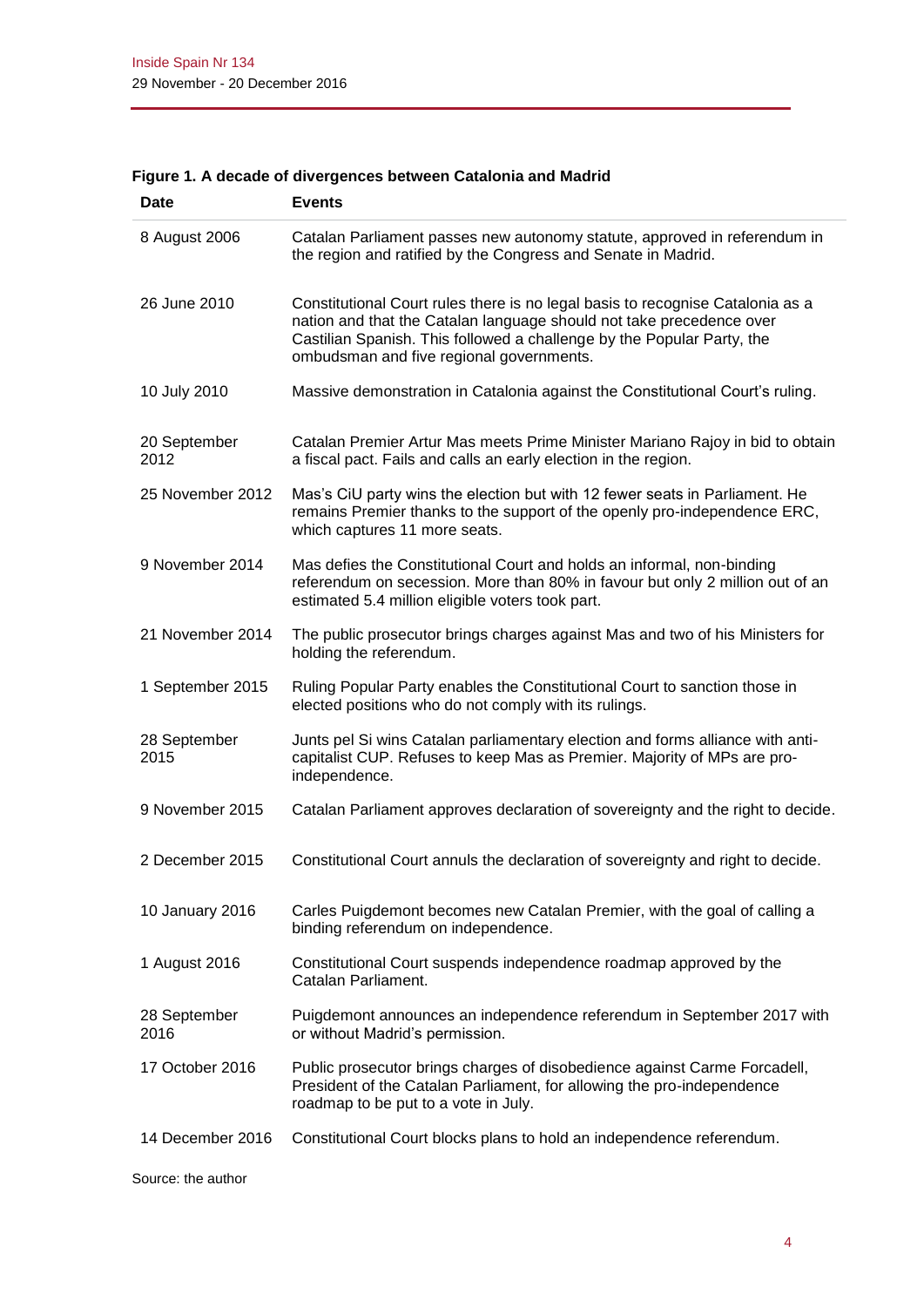Catalan nationalists are divided into two groups: those who are going all out for independence and will accept nothing else (holding a referendum is a red line) and those who want a return to some kind of normality which would not involve a referendum.

The offer of dialogue has come too late for many in the pro-independence camp. Artur Mas, the previous Premier of Catalonia (2010-16), let it be known to ambassadors that Madrid had missed the boat in offering the region an economic agreement similar to that in the Basque Country (known as the *cupo*). 1

An offer to transfer more powers from Madrid to Catalonia, an improved finance deal and more investments in the region by the central government could win over the more 'moderate' nationalists.

Few of the other regions, however, would welcome a better deal for Catalonia as it would be seen as favouring an already prosperous region, and one whose success in attracting foreign investment has so far not been diminished by the determination to achieve independence.

Whilst the Socialists are prepared to consider a more federalising Spanish constitution, and the centrist Ciudadanos would be prepared to make minor concessions, the PP is highly reluctant to tamper with the 1978 constitution, which most Spaniards consider satisfactory, particularly regarding the asymmetrical architecture of the regions as they fear it would open up a Pandora's box of competing demands.

Meanwhile, the trials (which pro-independence Catalans see as political show trials) of some of the foremost figures in Catalan politics –including Mas (for staging a symbolic independence referendum in 2014) and Carme Forcadell, the President of the Catalan Parliament– are bound to bolster the resolve of those who want to achieve independence, as well as turning these people into 'martyrs'.

Earlier this month 15 British MPs from the Scottish National Party (SNP), Plaid Cymru and the Irish Social Democratic and Labour Party (SDLP) called on the House of Commons to express their concern at the charge of disobedience brought against Forcadell for allowing a parliamentary debate on independence.

Puigdemont will hold a 'summit' of parties and entities in favour of an independence referendum on 23 December. Prime Minister Mariano Rajoy has called a meeting of the Premiers of all the 17 autonomous regions on 17 January. Whether Puigdemont attends or boycotts the meeting will give some indication of the temperature between Madrid and Barcelona.

<sup>1</sup> This is explained at [http://www.basquecountry.eus/t32-](http://www.basquecountry.eus/t32-448/en/contenidos/informacion/concierto_economico/en_467/concierto_i.html)

[<sup>448/</sup>en/contenidos/informacion/concierto\\_economico/en\\_467/concierto\\_i.html.](http://www.basquecountry.eus/t32-448/en/contenidos/informacion/concierto_economico/en_467/concierto_i.html)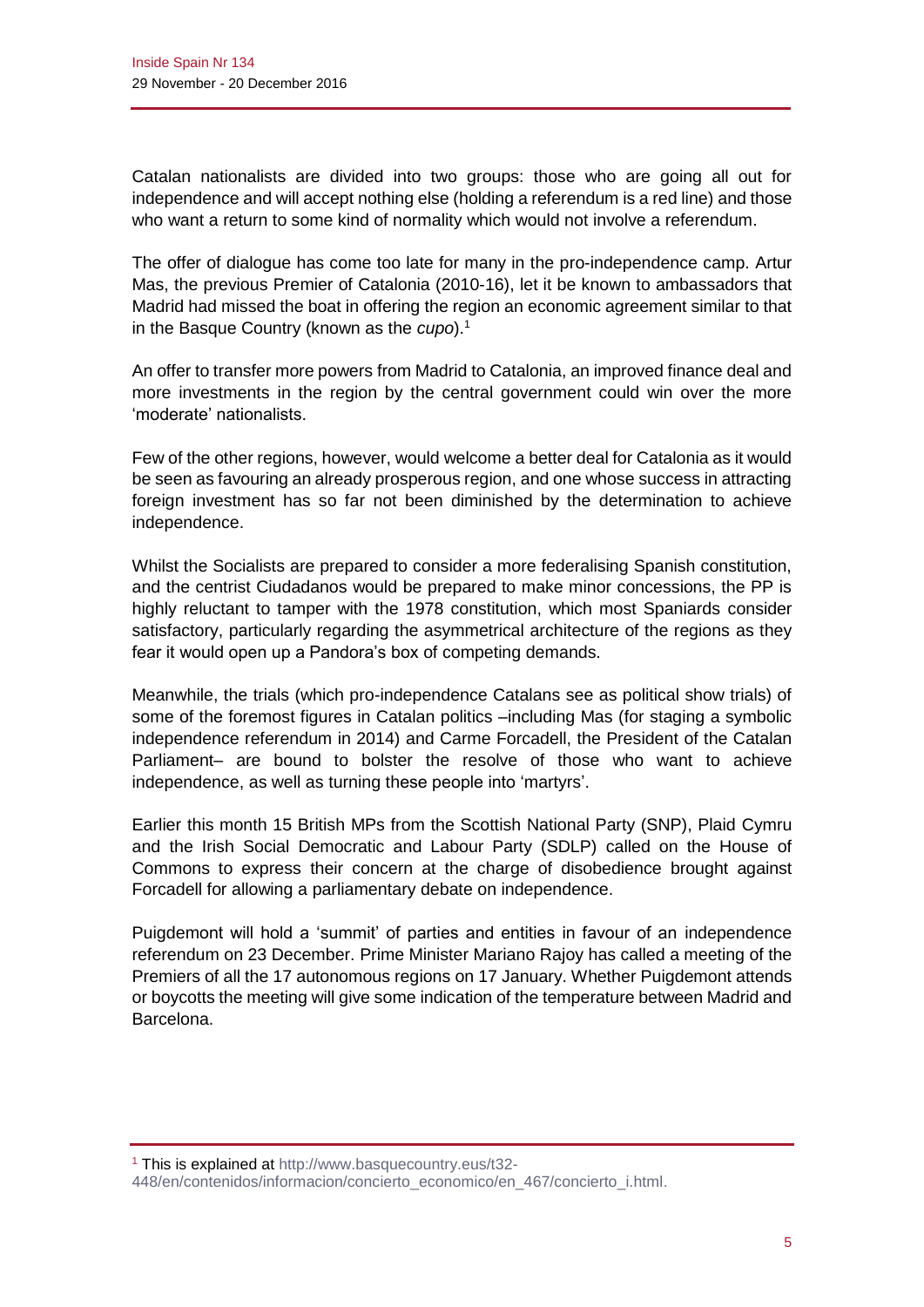#### Spain improves in PISA international education tests

Spain did better in the latest (2015) PISA international tests for 15-year old secondaryschool students, regarded as a yardstick of a country's education system, and improved its position in the ranking, but mainly because of a fall in the average scores of OECD countries

Spain was ranked 25<sup>th</sup> in reading out of 72 countries (with a score just above the OECD average),  $30<sup>th</sup>$  in science (the same as the average) and  $32<sup>nd</sup>$  in maths (below the average, see Figure 2). Its scores were 496 in reading (+8 points), 493 (-3) in science and 486 in maths (+2). The OECD averages for reading, science and maths dropped by 3, 8 and 4 points respectively.

The Programme for International Student Assessment (PISA), launched in 2000, is conducted every three years and involves some 500,000 students.

| Reading                        | <b>Maths</b>                                          | <b>Science</b>              |
|--------------------------------|-------------------------------------------------------|-----------------------------|
| 1. Singapore 535 (570;<br>556) | 1. Singapore 564 (573;<br>600)                        | 1. Singapore 556 (580; 575) |
| 4. Finland 526 (524; 536)      | 7. S. Korea 524 (554; 546)                            | 5. Finland 531 (545; 554)   |
| 5. Ireland 521 (523; 496)      | 12. Finland 511 (519; 541)                            | 11. S. Korea 516 (538; 538) |
| 12. Germany 509 (508;<br>500)  | 16. Germany 506 (514;<br>513)                         | 16. Germany 509 (524; 520)  |
| 20. France 499 (505; 496)      | 26. France 493 (495; 497)                             | 17. UK 509 (514; 514)       |
| 21. UK 498 (499; 494)          | 27. UK 492 (494; 487)                                 | 23. Portugal 501 (489; 493) |
| 22. Portugal 498 (488;<br>489) | 28. Portugal 492 (487; 487) 27. France 495 (499; 498) |                             |
| 25. Spain 496 (488; 481)       | OECD av. 490 (494; 496)                               | 28. Sweden 493 (485; 495)   |
| OECD av. 493 (496; 493)        | 30. Italy 490 (490; 483)                              | OECD av. 493 (501; 501)     |
| 31. Portugal 498 (488;<br>489) | 32. Spain 486 (484; 483)                              | 30. Spain 493 (496; 488)    |

|  |                                                                        |  | Figure 2. PISA report assessing competencies in reading, maths and science, selected |  |
|--|------------------------------------------------------------------------|--|--------------------------------------------------------------------------------------|--|
|  | ranking of countries, 2009, 2012 and 2015 (1), ranking by 2015 results |  |                                                                                      |  |

(1) 2012 and 2009 scores in brackets and out of 72 countries.

Source: OECD.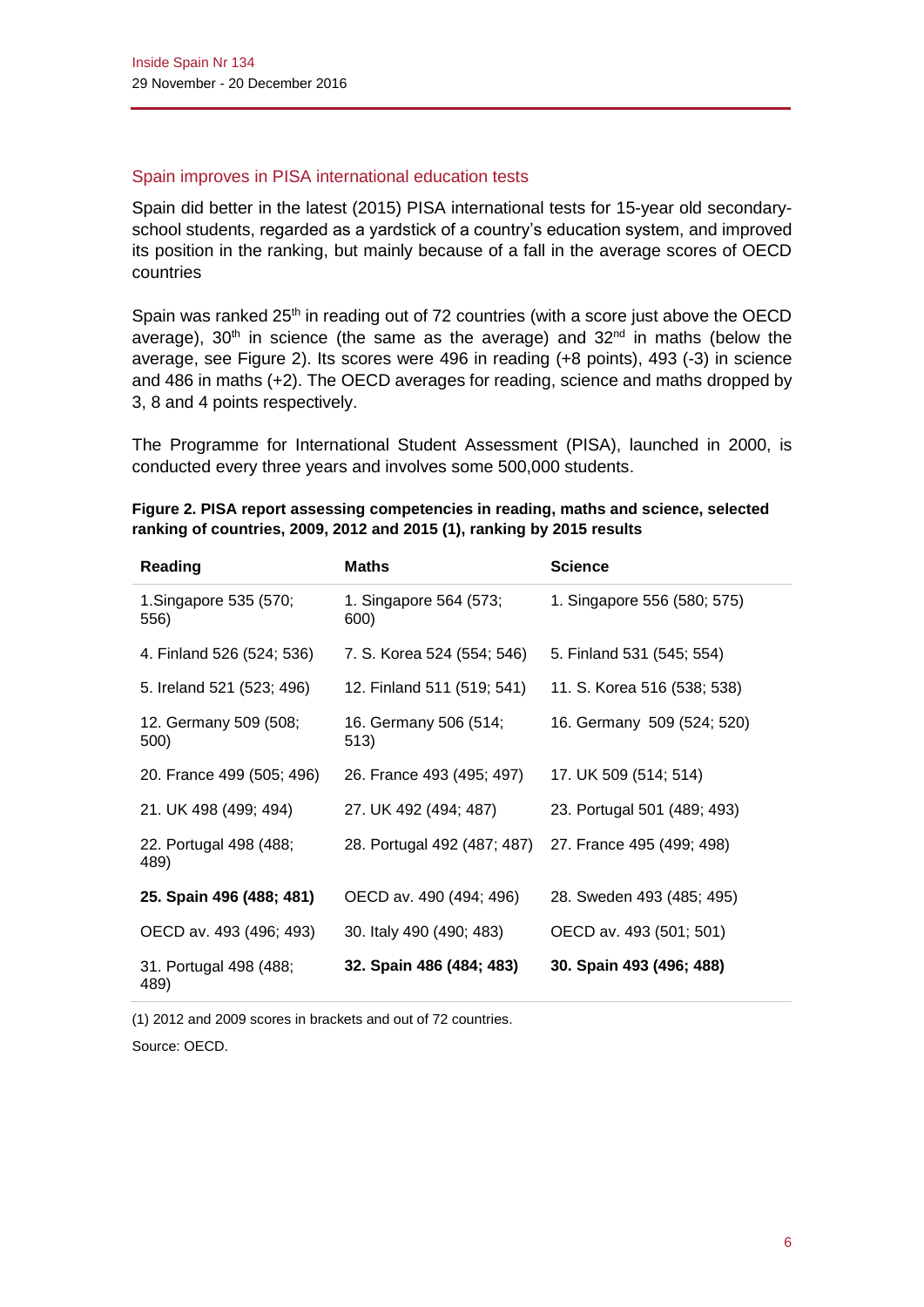The results continued to vary considerably by region and widened the north-south divide, though not as much as in Italy. Twelve regions scored above the national average and five below. Navarra scored 518 in maths, for example, well above the 486 for Spain as a whole and considerably higher than the 466 for Andalusia (see Figure 3). The difference of 52 points between Navarra and Andalusia is the equivalent of a school course and a half.

|                          | <b>Maths</b> |      | Reading |      | <b>Science</b> |      |
|--------------------------|--------------|------|---------|------|----------------|------|
|                          | 2015         | 2012 | 2015    | 2012 | 2015           | 2012 |
| Navarra                  | 518          | 512  | 514     | 509  | 512            | 514  |
| Castilla y<br>León       | 506          | 509  | 522     | 505  | 519            | 519  |
| Madrid                   | 503          | 504  | 520     | 511  | 516            | 517  |
| Catalonia                | 500          | 493  | 500     | 501  | 504            | 492  |
| <b>Basque</b><br>Country | 492          | 505  | 491     | 511  | 483            | 506  |
| OECD<br>average          | 492          | 494  | 493     | 496  | 493            | 501  |
| Spain                    | 486          | 484  | 496     | 488  | 493            | 496  |
| Extremadura              | 473          | 461  | 475     | 457  | 474            | 483  |
| Andalusia                | 466          | 472  | 479     | 477  | 473            | 486  |

#### **Figure 3. PISA results by Spain's 17 regions (score)**

Source: OECD.

Generally speaking, the higher a region's PISA score the lower its unemployment rate (see Figure 4).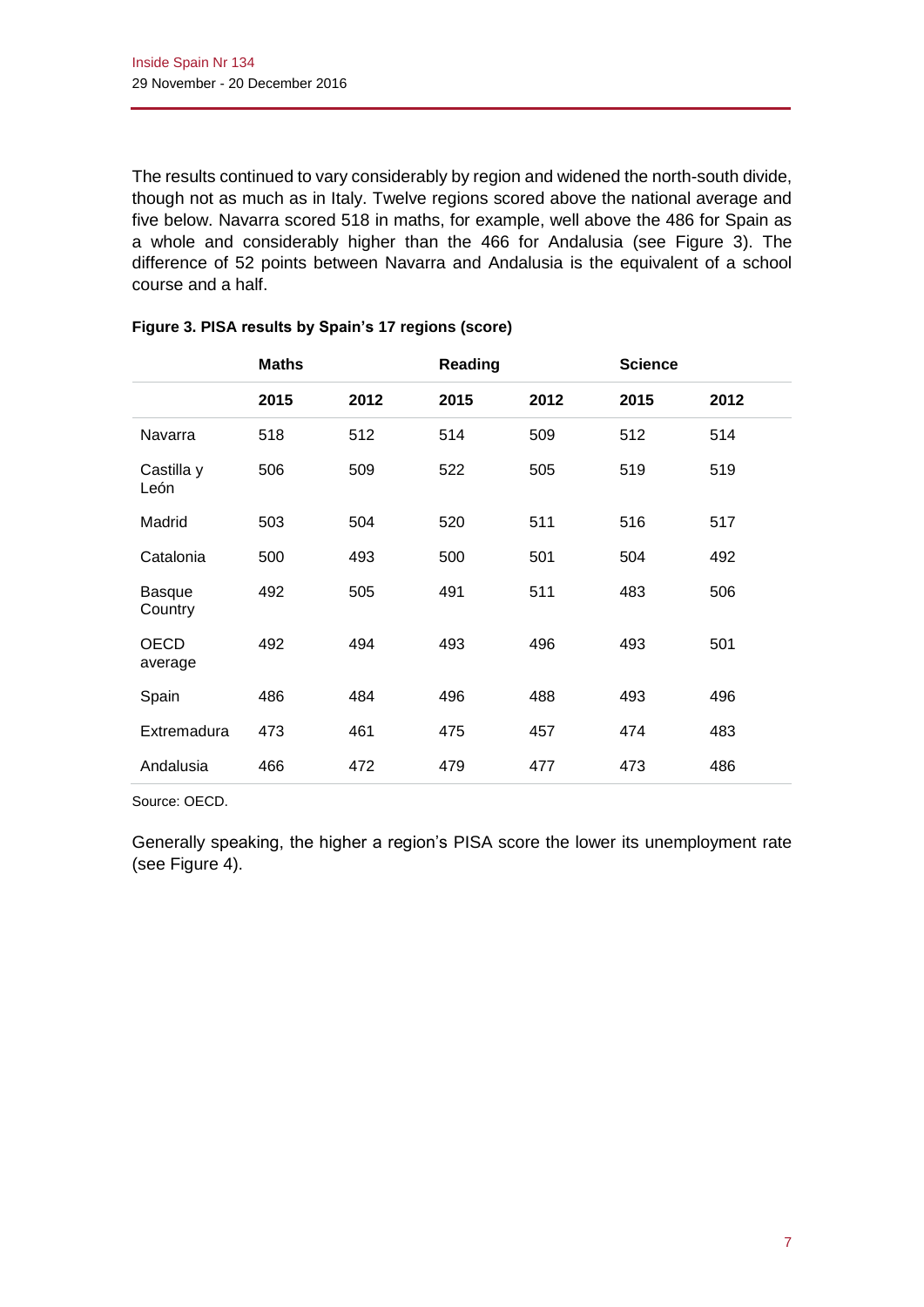|                       | Jobless rate (%) (1) | <b>PISA scores</b> |
|-----------------------|----------------------|--------------------|
| Navarra               | 12.4                 | 518 and 512        |
| Castilla y León       | 13.9                 | 506 and 519        |
| Madrid                | 15.2                 | 503 and 516        |
| Catalonia             | 14.6                 | 500 and 504        |
| <b>Basque Country</b> | 12.8                 | 492 and 483        |
| Extremadura           | 25.6                 | 473 and 474        |
| Andalusia             | 25.8                 | 466 and 473        |
| <b>Spain</b>          | 18.9                 | 486 and 493        |

#### **Figure 4. Unemployment rates by region and PISA results in maths and science**

(1) Third quarter 2016.

Source: OECD and INE.

The results, which confirmed Asia's leading position, showed that Spain has basically stood still over the last decade except in reading. Spain's score in reading in 2015 was 15 points higher than in 2009 and 35 more than in 2006, while in maths it was only three points more and in science five.

Improving Spain's education system is a key issue that needs to be resolved for a successful transition to an economic model based more on knowledge and less on a construction sector that collapsed as of 2008. Spain has a particularly high dropout rate from schools when students reach 16 (the age at which compulsory schooling ends). One in every five people between the ages of 18 and 24 are early school leavers, almost double the EU average but down from a peak of close to one-third during the economic boom, when students abandoned the classroom and flocked in droves to work in the construction and real-estate sectors.

According to government officials, one of the reasons for the lack of any really significant improvement except in reading is that Spain has had to cope with a very large influx of immigrants over the past decade.

Other factors are a curriculum regarded as antiquated, the rote system of learning, the quality of teachers and the still large proportion of students who have to repeat a year (31%) because they do not pass the required number of exams (see Figure 5). Largely as a result of Spain's economic crisis since 2008, the early school-leaving rate has declined to 20% from 32% but it is still nearly double the EU average.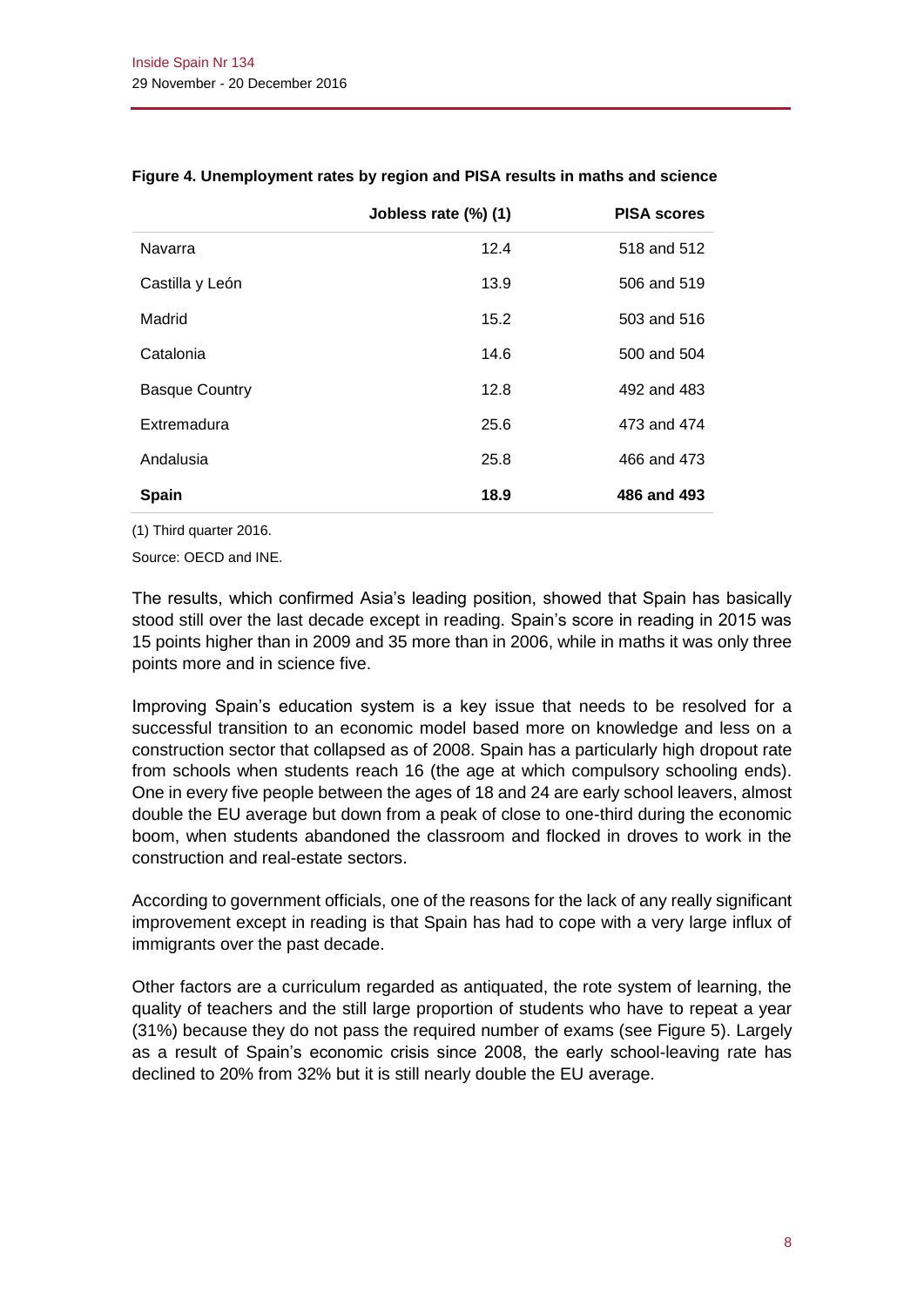#### **Figure 5. Students who repeat grades (%)**

|                          | 2015 | 2012 |
|--------------------------|------|------|
| Andalusia                | 38   | 38   |
| Castilla y León          | 31   | 36   |
| Catalonia                | 21   | 31   |
| Extremadura              | 38   | 44   |
| Madrid                   | 31   | 33   |
| <b>Basque</b><br>Country | 24   | 22   |
| Spain                    | 31   | 34   |
| OECD                     | 12   | 16   |

Source: OECD.

Andreas Schleicher, the OECD's director of education, said the previous Popular Party government's 'excessive concentration on legislation and regulations had diverted attention far from the only thing that will achieve better results: the quality of teaching'.

Neighbouring Portugal has improved its PISA results to a much greater extent than Spain, despite being a poorer country and investing less in education. It is ranked much higher than Spain in all three subjects (17<sup>th</sup> in science, 18<sup>th</sup> in reading and 22<sup>nd</sup> in maths) and with substantially better scores.

Spain's primary school pupils also improved in the latest TIMSS, a series of international assessments of mathematics and science knowledge conducted in 49 countries. Spain scored above the average in mathematics for the first time (see Figure 6). The score in mathematics of 505 was 23 points higher than the last test in 2011 and in science 13 points more at 518, but still below the OECD and EU averages of 525 and 519, respectively, in mathematics and 528 and 521 in science.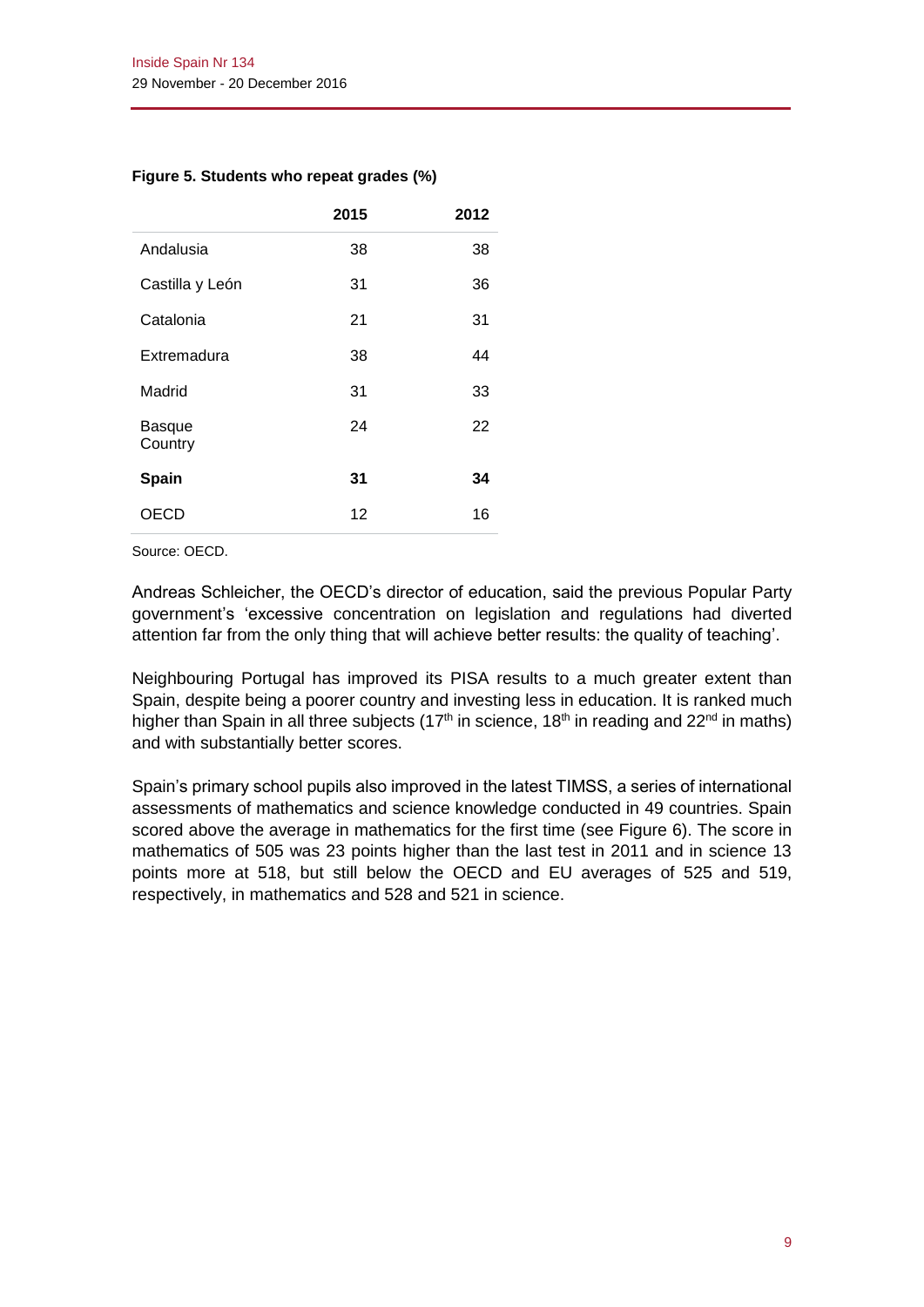| <b>Mathematics</b> | <b>Score</b> | <b>Science</b> | <b>Score</b> |
|--------------------|--------------|----------------|--------------|
| Singapore          | 618          | Singapore      | 590          |
| <b>UK</b>          | 546          | Taiwan         | 555          |
| Portugal           | 541          | Finland        | 554          |
| US                 | 539          | Poland         | 547          |
| Italy              | 507          | <b>US</b>      | 546          |
| <b>Spain</b>       | 505          | Spain          | 518          |
| Average            | 500          | Portugal       | 508          |
| France             | 488          | Average        | 500          |

#### **Figure 6. TIMSS results in mathematics and science (1)**

(1) Pupils aged 9 and 10.

Source: TIMSS 2015.

The minority Popular Party government hopes to agree a national pact on education with the opposition parties, following a vote in Parliament against implementing its education legislation, known as LOMCE which became law in late 2013 (when the PP had an absolute majority). Its contents are being applied gradually. One of its most controversial measures is the introduction of externally-assessed standardised tests (known popularly as *reválidas*) that students will have to pass in order to receive their high school and preuniversity diplomas, regardless of how well they performed in school. The *reválidas* have been dropped.

#### Population rises for first time since 2012

The population stopped declining and increased by 57,953 in the first half of 2016 to 46.46 million. This was the first year-on-year growth since 2012.

Net immigration was 30,504 (immigration of 186,059 and emigration of 155,555) compared with net emigration of 18,403 (emigration of 173,062 and immigration of 154,659) in the first half of 2015. The number of foreigners was 0.5% lower at 4.39 million (9.4% of the total population), mainly due to the acquisition of Spanish nationality (see Figure 7).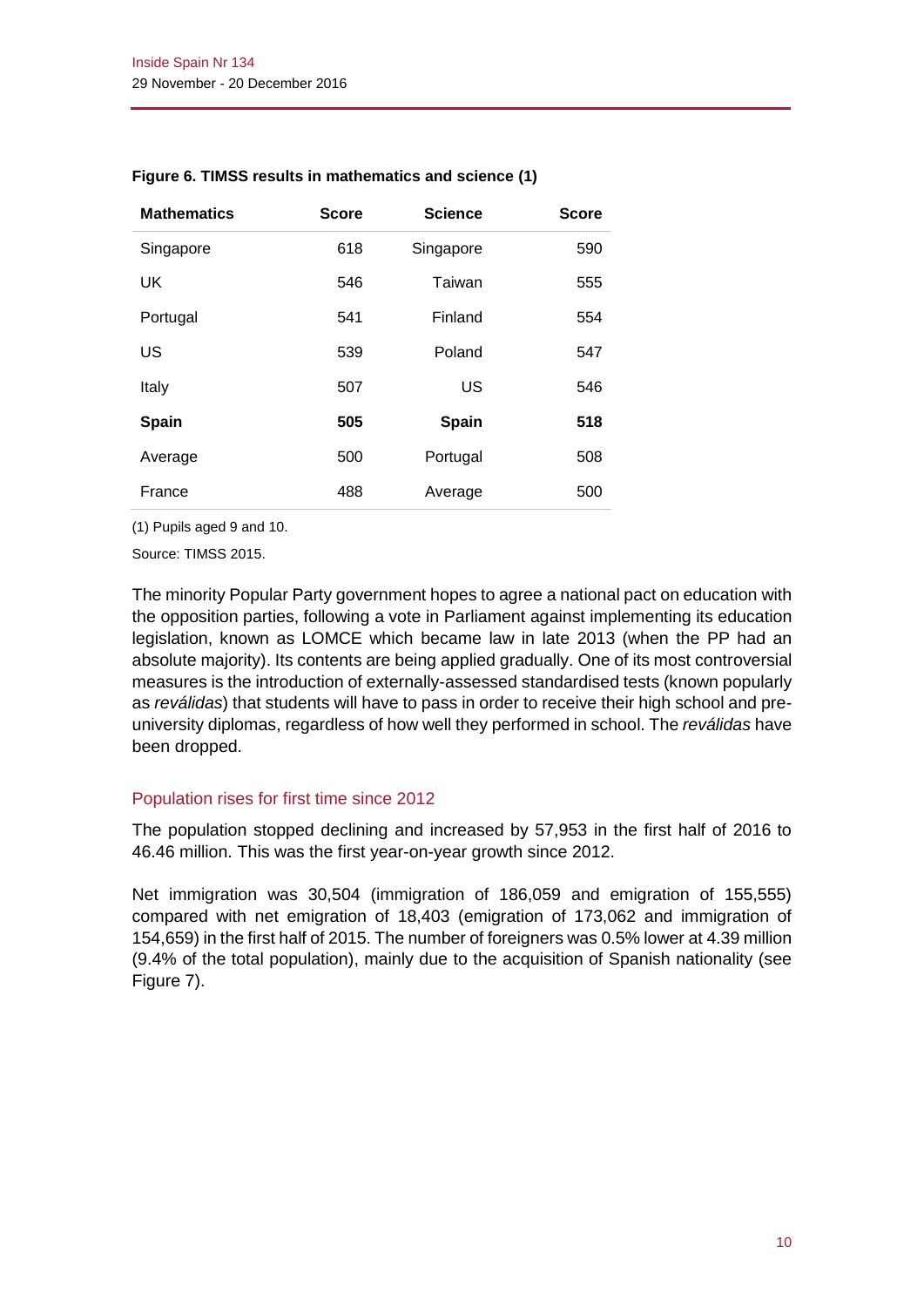|                           | 1 July 2016 (1) | 1 January 2016 |
|---------------------------|-----------------|----------------|
| Rumania                   | 686,911         | 695,054        |
| Morocco                   | 668,852         | 680,513        |
| UK                        | 298,250         | 296,562        |
| Italy                     | 196,746         | 191,645        |
| China                     | 174,194         | 172,237        |
| Ecuador                   | 150,396         | 158,956        |
| Germany                   | 142,150         | 142,136        |
| Colombia                  | 134,514         | 135,775        |
| <b>Bulgaria</b>           | 129,213         | 130,505        |
| France                    | 101,667         | 100,795        |
| Total of all<br>countries | 4,396,871       | 4,418,157      |

#### **Figure 7 Foreign population by nationality, top 10 countries**

(1) Provisional figures.

Source: INE.

## **The Economy**

#### IMF hails 'impressive' economic recovery

The International Monetary Fund (IMF) praised the government for Spain's 'impressive' economic recovery but warned of challenges ahead resulting from weaker growth and high structural unemployment.

'The Spanish economy has continued its impressive recovery and strong job creation. Earlier reforms and confidence-enhancing measures have paid off, and combined with external tailwinds and fiscal loosening fuelled the strong economic rebound of the past two years', the [IMF](http://www.imf.org/en/news/articles/2016/12/13/ms121316-spain-staff-concluding-statement-of-article-iv-mission) said in its annual country assessment.

The report forecast GDP growth of 2.3% in 2017, down from 3.2% this year.

The fund welcomed the 2012 labour-market reforms, which, among other things, lowered firing costs, but said more needed to be to improve employment prospects. The jobless rate stands at 19%, down from a peak of 27% in 2013, but with a still very high number of short-term temporary jobs.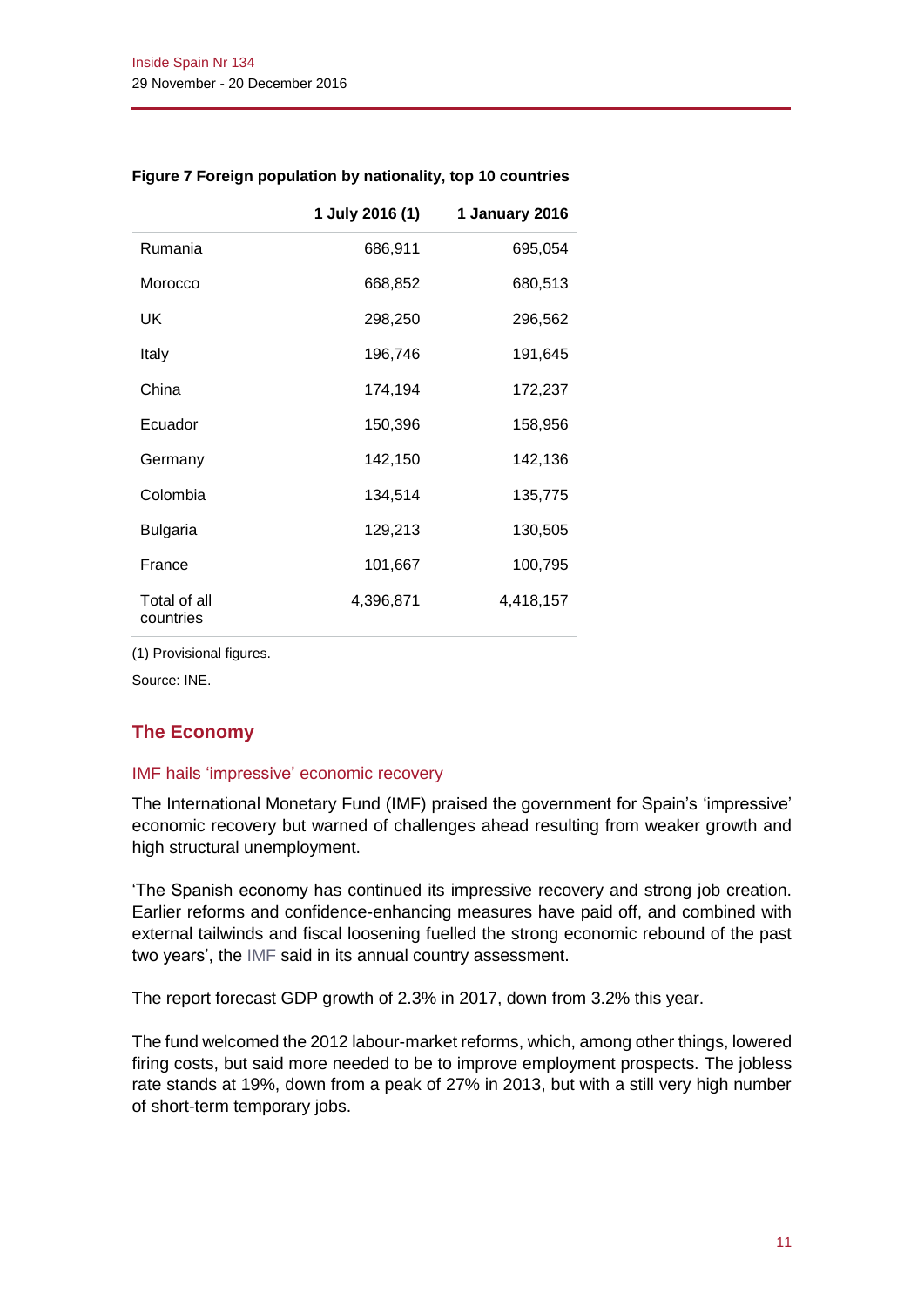Further reforms in this area will not be easy as the PP no longer has an absolute majority, Parliament is fragmented and the Socialists and Unidos Podemos are hostile to the PP and want to abolish the 2012 labour reforms.

Competiveness could be improved by encouraging companies to be larger –Spanish firms are smaller, less productive and export-oriented than those in their EU peers– and removing barriers for trade between the 17 autonomous regions (implementing the Market Unit Law is going slowly), the IMF said.

Andrea Schaechter, the IMF's mission chief for Spain, was careful not to suggest that the country needed further austerity. Spain has to lower the fiscal deficit to 3.1% of GDP in 2017, as agreed with the European Commission, from an expected 4.6% this year to avoid fines or a freeze on funds it receives from the EU. The previous PP government and before that the Socialists consistently missed the budget deficit targets.

The minority PP government is to raise taxes on alcohol, tobacco and sugared drinks in order to obtain an extra €4.65 billion in corporate and special taxes. Some 'social' measures to reduce inequality such as more funds to combat child poverty, a subsidy for those under the age of 30 on low salaries and individualised support for the long-term unemployed aged 30 to 54 have also been announced. Spain is one of the very few EU countries (along with Italy) that has not regained its pre-crisis (2008) level of people at risk of poverty or social exclusion.

#### Minimum wage to rise 8%, largest increase since 1986

The minimum monthly wage will rise by 8% in 2017 to €707.6. Workers receive 14 payments (extra ones in July and December), which leaves the annual amount at €8,491.2 (see Figure 8).

The Socialists insisted on the increase as part of their deal for supporting the minority Popular Party government's measures for lowering the fiscal deficit next year to 3.1% of GDP from 4.6% this year.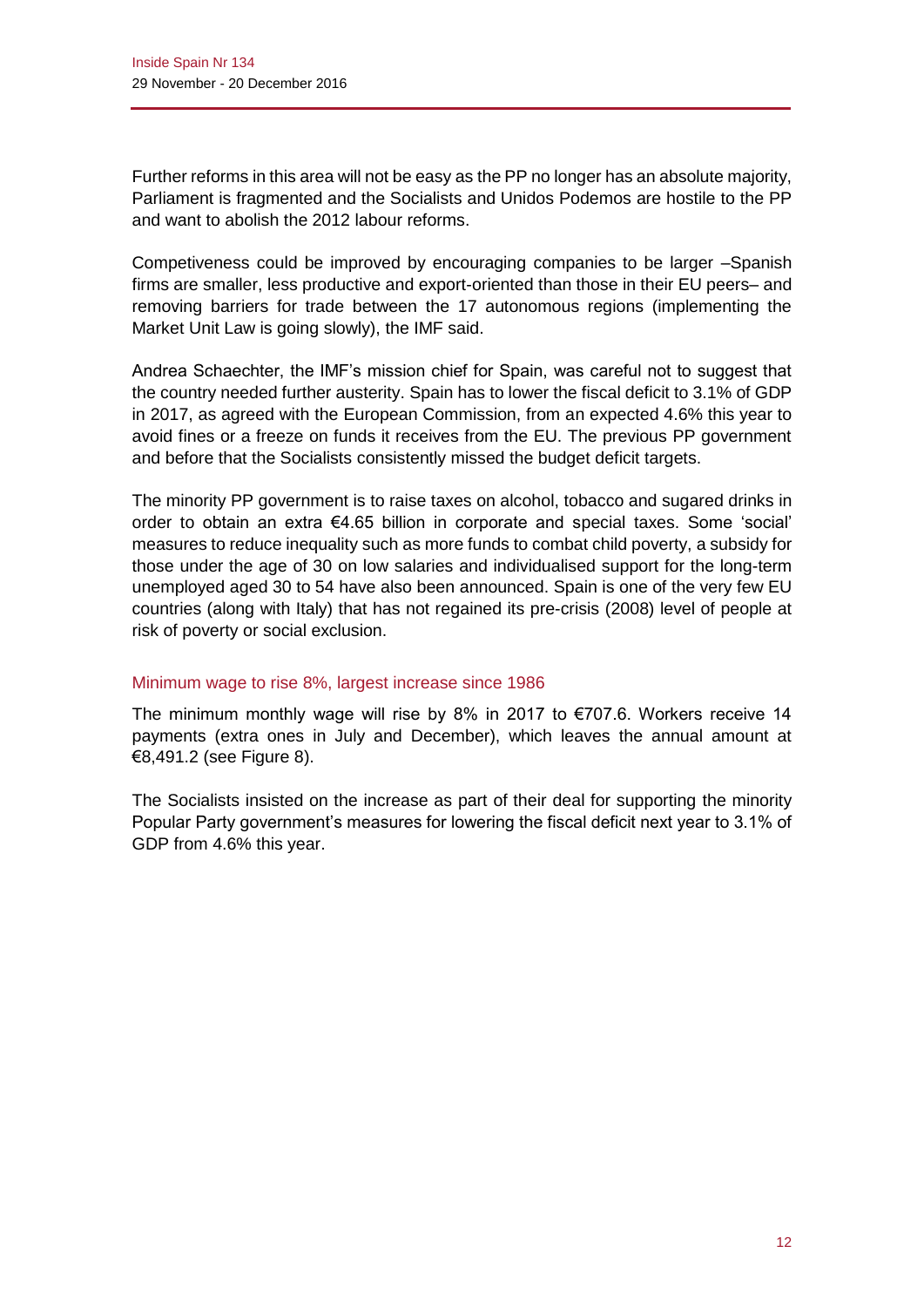| Year | €     |
|------|-------|
| 2008 | 600.0 |
| 2010 | 633.3 |
| 2012 | 630.3 |
| 2012 | 641.4 |
| 2013 | 645.3 |
| 2014 | 645.3 |
| 2015 | 648.6 |
| 2016 | 655.2 |
| 2017 | 707.6 |

#### **Figure 8. Spain's minimum monthly wage, 2008-17 (1)**

(1) There are 14 payments a year.

Source: Ministry of Employment and Social Security.

The previous Popular Party government, under its austerity measures, imposed a twoyear freeze on the minimum wage that ended in 2015.

Spain's minimum wage is still well below that in the most developed EU countries (see Figure 9).

| Figure 9. Minimum monthly wage in selected EU countries, 2016 (€) |  |  |  |  |  |  |  |
|-------------------------------------------------------------------|--|--|--|--|--|--|--|
|-------------------------------------------------------------------|--|--|--|--|--|--|--|

| <b>Country</b> | €        |
|----------------|----------|
| Luxembourg     | 1,922.97 |
| Ireland        | 1,546.35 |
| France         | 1,466.62 |
| Germany        | 1,440.00 |
| UK             | 1,343.01 |
| Spain          | 764.40   |
| Greece         | 683.76   |

Source: Eurostat and based on 12 payments.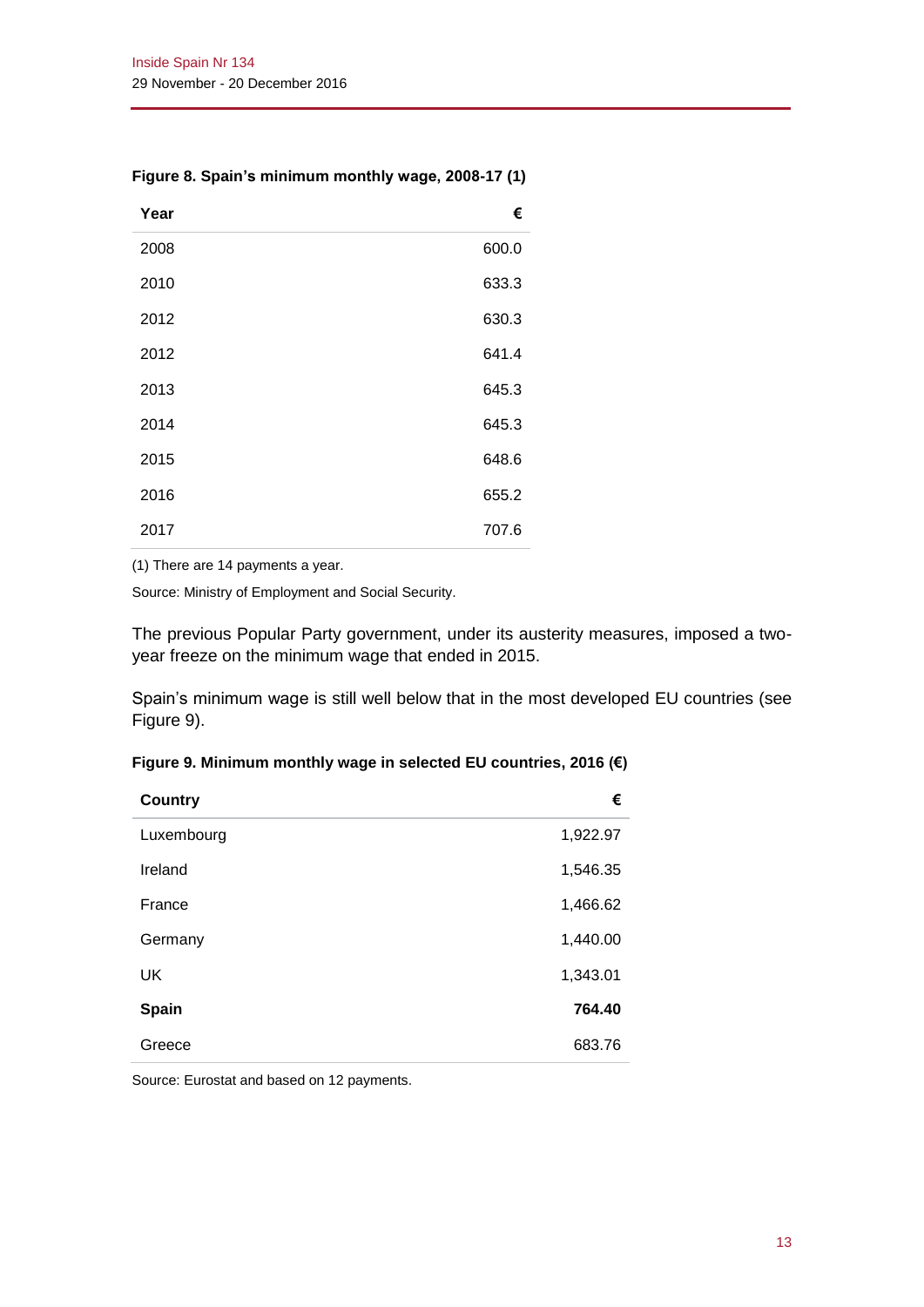#### Move to set clocks back an hour and end the working day at 6pm

The government is considering reversing a decision by dictator Francisco Franco and putting the clocks back an hour as part of a move related to shortening the workday and bringing it more into line with the rest of Europe.

Spain was originally in the Greenwich mean time zone, along with the UK and Portugal, but in 1942 Franco put Spain's clocks one hour ahead (except in the Canary Islands) in a gesture of solidarity with Hitler's Nazi Germany during World War II. Franco stayed in power until he died in 1975 but the clocks were not then changed back. The sun sets an hour and 20 minutes later in Madrid than in New York City, though both are on the same latitude.

The government is proposing to end the workday at 6pm instead of at 8pm, as at present in many places, in order to improve the work/life balance. 'We want our workdays to finish at six o'clock and to achieve this we will work towards striking a deal with representatives from both companies and trade unions', Fátima Báñez, the Employment Minister, told Parliament. 'Someone's got to take the first step and that's why I'm asking for the support of the biggest companies and the trade unions'.

The Spanish workday is much longer than the norm of eight hours: the lunch break lasts up to two hours (allowing some to enjoy a siesta), dinner starts around 9pm (many restaurants do not open in the evening until that time) and shops stay open until late in the night. The average Spaniard sleeps one hour less than the World Health Organisation recommends. Spaniards have dinner two hours later than the French and the workday ends three hours later than in Germany.

Among the five largest EU countries, Spain works the second-largest average number of hours a year after Italy (see Figure 10).

| <b>Hours</b> |
|--------------|
| 1,725        |
| 1,691        |
| 1,674        |
| 1,482        |
| 1,371        |
|              |

#### **Figure 10. Average hours worked per year, 2015**

Source: OECD.

The change to the clock has the support of Ciudadanos and the Socialists, which means the chances of it passing through parliament are good.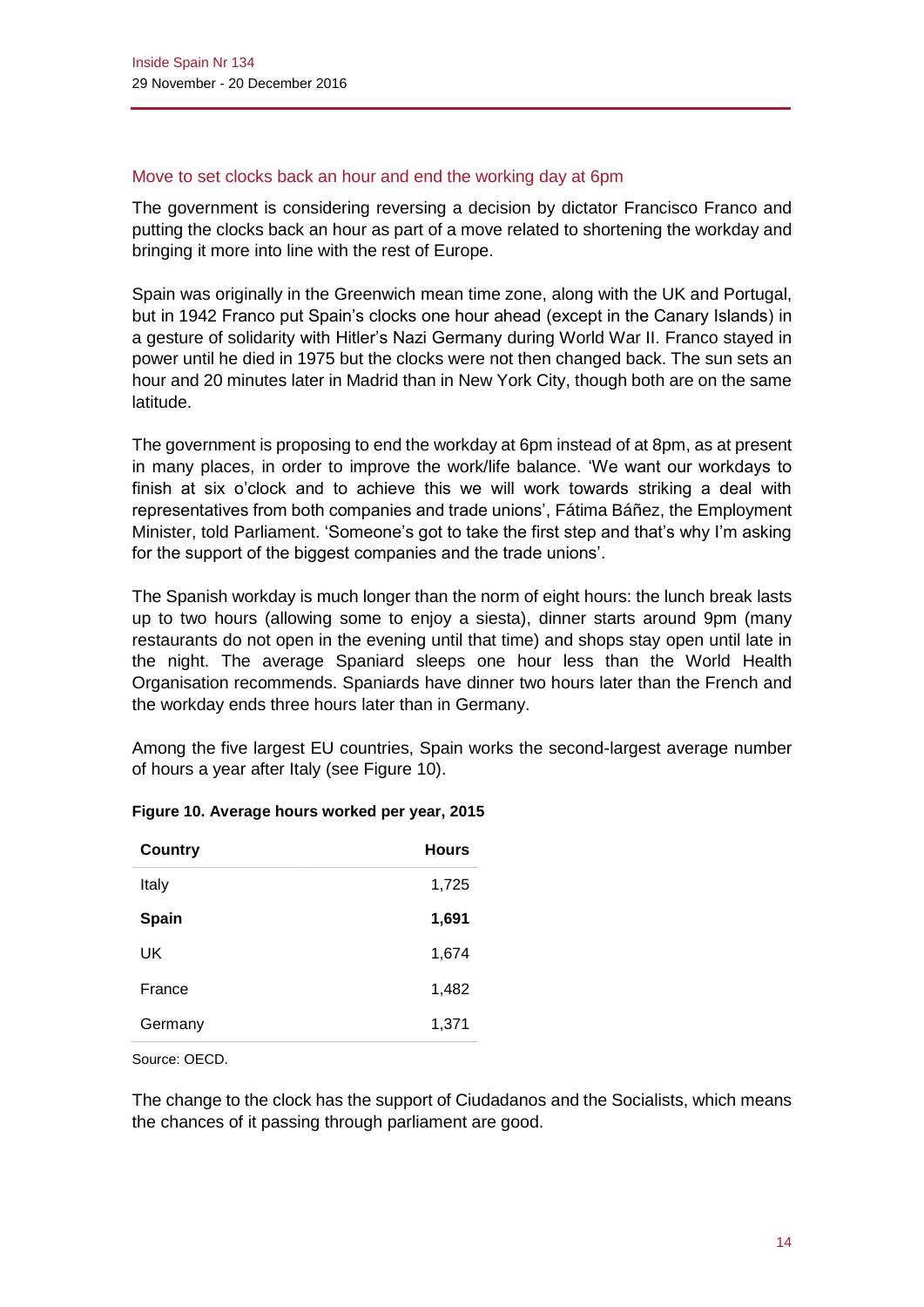#### Madrid makes a pitch for London business

The government is courting London-based companies and banks looking for a home if the UK leaves the EU with a hard Brexit.

The National Securities Market Commission (CNMV), the Bank of Spain and the Economy Ministry have set up a task force. The measures on offer to lure companies include fast-track authorisation, the ability to submit all documentation in English and a commitment not to impose regulatory requirements beyond those set down in EU law.

Madrid is vying with other cities such as Frankfurt, Paris and Dublin to attract post-Brexit business.

### **Corporate scene**

#### US leisure company plans mega US\$2.2 billion centre near Madrid

The Cordish companies, best known for its redevelopment of Baltimore's Inner Harbour, unveiled plans to build a US\$2.2 billion leisure centre on the outskirts of Madrid embracing hotels, theatres, cinemas, shopping malls and restaurants.

The project would create 56,000 jobs, with up to 13,000 on the site itself, according to Cordish, and would give a major boost to the regional economy.

This is the second attempt by a US developer to build a mega leisure centre near Madrid. Three years ago Sheldon Adelson, the casino mogul, dropped a controversial plan to build a Las Vegas-style project that included six casinos and 18,000 gaming machines.

Joseph Weinberg, chief executive and managing partner of Cordish, said this project was different as it was not gambling and gaming-centric.

#### Chairman of struggling Banco Popular to be replaced

Ángel Ron, the long-serving chairman of Banco Popular, Spain's seventh-largest bank by market value, which is struggling with massive bad real-estate loans, is to be replaced by Emilio Saracho, the deputy chief executive of JP Morgan in Europe, in the first quarter of 2017.

Popular was slower than other banks hit by Spain's post-2008 housing collapse to get to grips with its toxic loan portfolio. Twenty-eight per cent of Popular's loans and property assets at the end of September were classified as non-performing, compared with 15.5% for Spanish banks as a whole.

The bank has raised €6.1 billion from investors since 2009 to calm market concerns that it does not have enough revenue to make more provisions to cover loan losses.